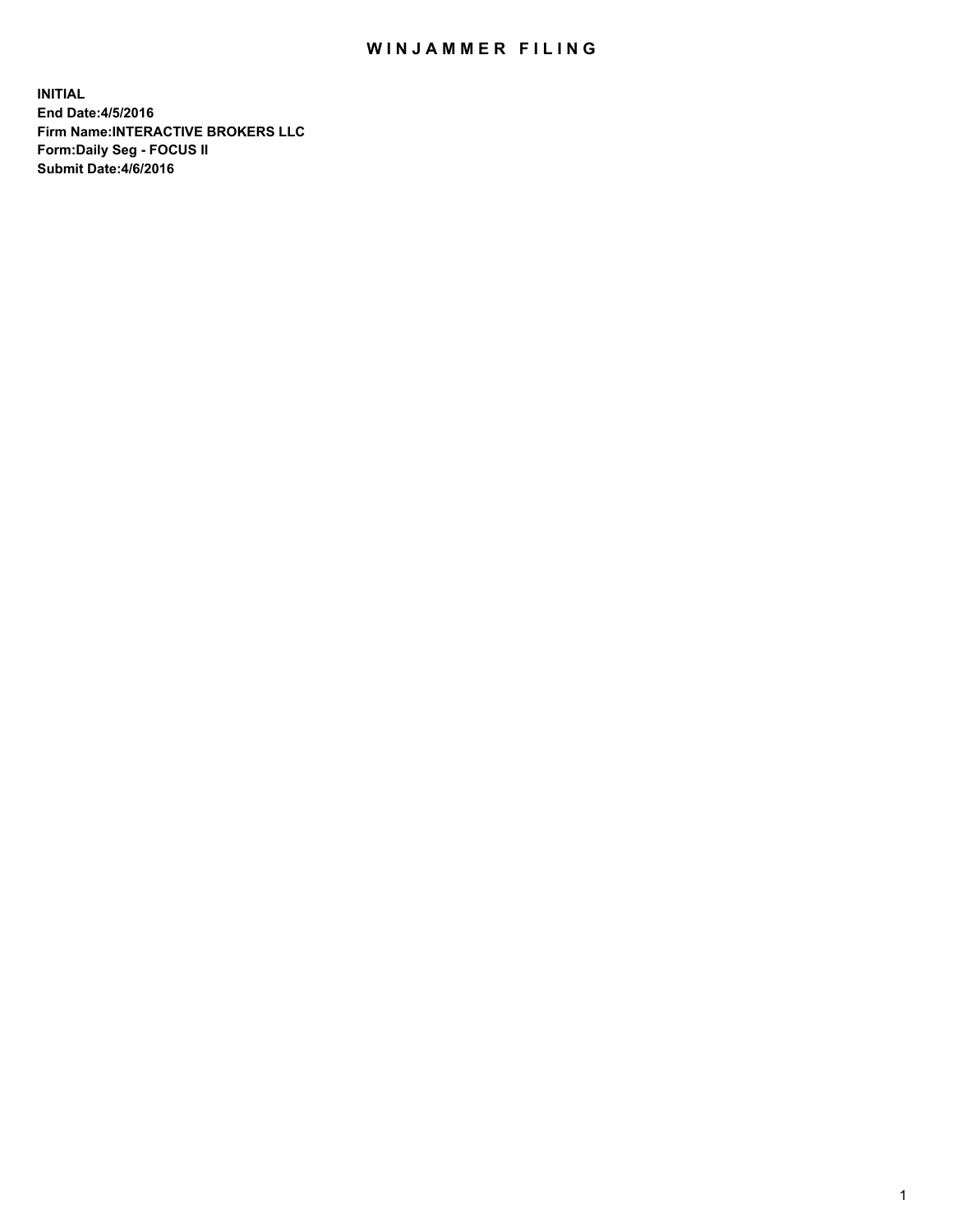## **INITIAL End Date:4/5/2016 Firm Name:INTERACTIVE BROKERS LLC Form:Daily Seg - FOCUS II Submit Date:4/6/2016 Daily Segregation - Cover Page**

| Name of Company<br><b>Contact Name</b><br><b>Contact Phone Number</b><br><b>Contact Email Address</b>                                                                                                                                                                                                                          | <b>INTERACTIVE BROKERS LLC</b><br><b>Alex Parker</b><br>203-618-7738<br>aparker@interactivebrokers.com |
|--------------------------------------------------------------------------------------------------------------------------------------------------------------------------------------------------------------------------------------------------------------------------------------------------------------------------------|--------------------------------------------------------------------------------------------------------|
| FCM's Customer Segregated Funds Residual Interest Target (choose one):<br>a. Minimum dollar amount: ; or<br>b. Minimum percentage of customer segregated funds required:%; or<br>c. Dollar amount range between: and; or<br>d. Percentage range of customer segregated funds required between:% and%.                          | <u>0</u><br>155,000,000 245,000,000<br><u>00</u>                                                       |
| FCM's Customer Secured Amount Funds Residual Interest Target (choose one):<br>a. Minimum dollar amount: ; or<br>b. Minimum percentage of customer secured funds required:% ; or<br>c. Dollar amount range between: and; or<br>d. Percentage range of customer secured funds required between: % and %.                         | <u>0</u><br>80,000,000 120,000,000<br><u>00</u>                                                        |
| FCM's Cleared Swaps Customer Collateral Residual Interest Target (choose one):<br>a. Minimum dollar amount: ; or<br>b. Minimum percentage of cleared swaps customer collateral required:% ; or<br>c. Dollar amount range between: and; or<br>d. Percentage range of cleared swaps customer collateral required between:% and%. | <u>0</u><br>0 <sub>0</sub><br>0 <sub>0</sub>                                                           |

Attach supporting documents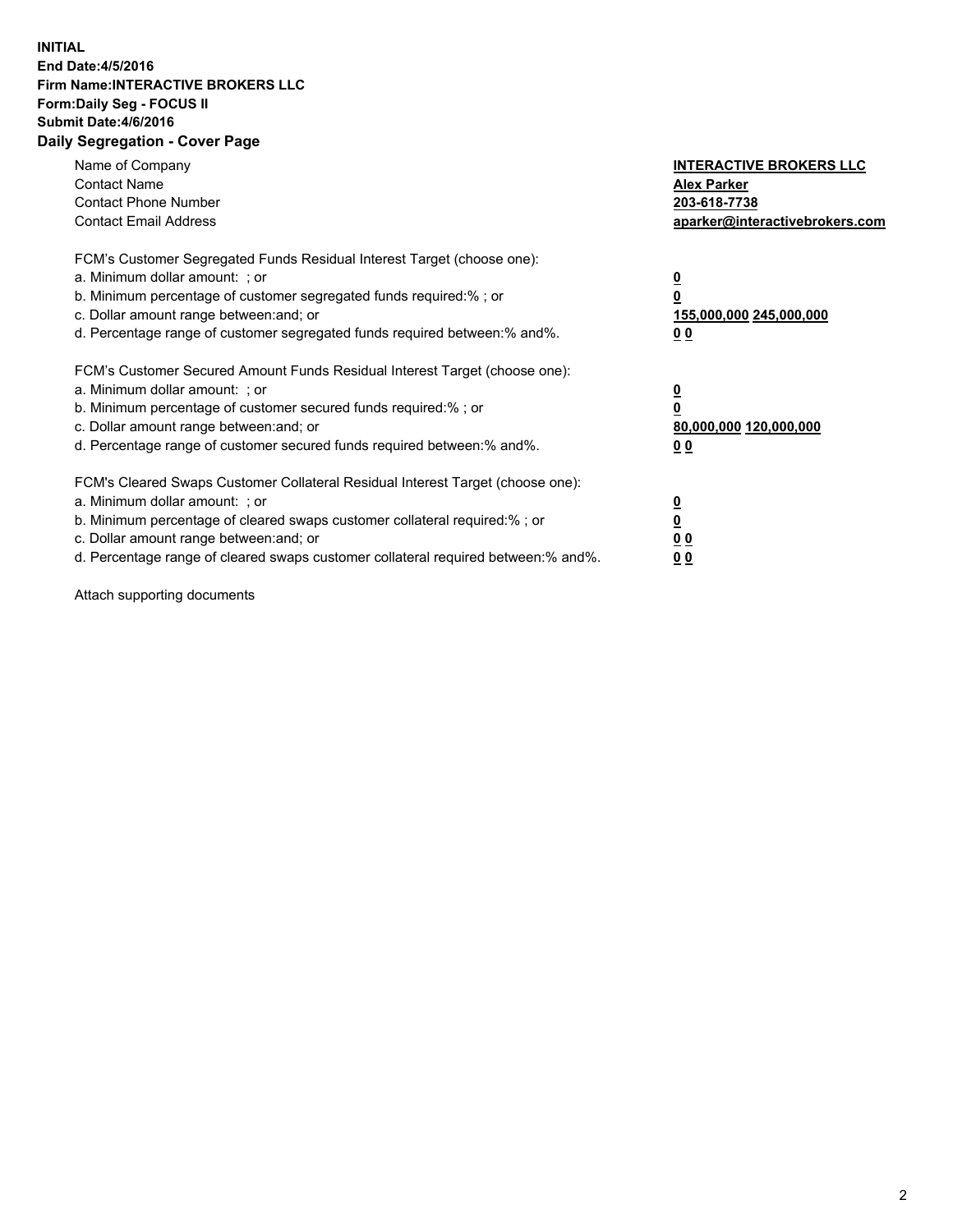## **INITIAL End Date:4/5/2016 Firm Name:INTERACTIVE BROKERS LLC Form:Daily Seg - FOCUS II Submit Date:4/6/2016 Daily Segregation - Secured Amounts**

|     | Foreign Futures and Foreign Options Secured Amounts                                                                             |                                   |
|-----|---------------------------------------------------------------------------------------------------------------------------------|-----------------------------------|
|     | Amount required to be set aside pursuant to law, rule or regulation of a foreign                                                | $0$ [7305]                        |
|     | government or a rule of a self-regulatory organization authorized thereunder                                                    |                                   |
| 1.  | Net ledger balance - Foreign Futures and Foreign Option Trading - All Customers                                                 |                                   |
|     | A. Cash                                                                                                                         | 293,329,042 [7315]                |
|     | B. Securities (at market)                                                                                                       | $0$ [7317]                        |
| 2.  | Net unrealized profit (loss) in open futures contracts traded on a foreign board of trade                                       | -1,541,647 [7325]                 |
| 3.  | Exchange traded options                                                                                                         |                                   |
|     | a. Market value of open option contracts purchased on a foreign board of trade                                                  | 64,831 [7335]                     |
|     | b. Market value of open contracts granted (sold) on a foreign board of trade                                                    | -123,135 [7337]                   |
| 4.  | Net equity (deficit) (add lines 1.2. and 3.)                                                                                    | 291,729,091 [7345]                |
| 5.  | Account liquidating to a deficit and account with a debit balances - gross amount                                               | 57,350 [7351]                     |
|     | Less: amount offset by customer owned securities                                                                                | 0 [7352] 57,350 [7354]            |
| 6.  | Amount required to be set aside as the secured amount - Net Liquidating Equity                                                  | 291,786,441 [7355]                |
|     | Method (add lines 4 and 5)                                                                                                      |                                   |
| 7.  | Greater of amount required to be set aside pursuant to foreign jurisdiction (above) or line                                     | 291,786,441 [7360]                |
|     | 6.                                                                                                                              |                                   |
|     | FUNDS DEPOSITED IN SEPARATE REGULATION 30.7 ACCOUNTS                                                                            |                                   |
| 1.  | Cash in banks                                                                                                                   |                                   |
|     | A. Banks located in the United States                                                                                           | $0$ [7500]                        |
|     | B. Other banks qualified under Regulation 30.7                                                                                  |                                   |
| 2.  | Securities                                                                                                                      | 0 [7520] 0 [7530]                 |
|     |                                                                                                                                 |                                   |
|     | A. In safekeeping with banks located in the United States<br>B. In safekeeping with other banks qualified under Regulation 30.7 | 342,380,495 [7540]                |
| 3.  |                                                                                                                                 | 0 [7560] 342,380,495 [7570]       |
|     | Equities with registered futures commission merchants<br>A. Cash                                                                |                                   |
|     |                                                                                                                                 | $0$ [7580]                        |
|     | <b>B.</b> Securities                                                                                                            | $0$ [7590]                        |
|     | C. Unrealized gain (loss) on open futures contracts                                                                             | $0$ [7600]                        |
|     | D. Value of long option contracts                                                                                               | $0$ [7610]                        |
|     | E. Value of short option contracts                                                                                              | 0 [7615] 0 [7620]                 |
| 4.  | Amounts held by clearing organizations of foreign boards of trade                                                               |                                   |
|     | A. Cash                                                                                                                         | $0$ [7640]                        |
|     | <b>B.</b> Securities                                                                                                            | $0$ [7650]                        |
|     | C. Amount due to (from) clearing organization - daily variation                                                                 | $0$ [7660]                        |
|     | D. Value of long option contracts                                                                                               | $0$ [7670]                        |
|     | E. Value of short option contracts                                                                                              | 0 [7675] 0 [7680]                 |
| 5.  | Amounts held by members of foreign boards of trade                                                                              |                                   |
|     | A. Cash                                                                                                                         | 69,054,988 [7700]                 |
|     | <b>B.</b> Securities                                                                                                            | $0$ [7710]                        |
|     | C. Unrealized gain (loss) on open futures contracts                                                                             | -3,856,704 [7720]                 |
|     | D. Value of long option contracts                                                                                               | 64,828 [7730]                     |
|     | E. Value of short option contracts                                                                                              | -123,130 [7735] 65,139,982 [7740] |
| 6.  | Amounts with other depositories designated by a foreign board of trade                                                          | $0$ [7760]                        |
| 7.  | Segregated funds on hand                                                                                                        | $0$ [7765]                        |
| 8.  | Total funds in separate section 30.7 accounts                                                                                   | 407,520,477 [7770]                |
| 9.  | Excess (deficiency) Set Aside for Secured Amount (subtract line 7 Secured Statement                                             | 115,734,036 [7380]                |
|     | Page 1 from Line 8)                                                                                                             |                                   |
| 10. | Management Target Amount for Excess funds in separate section 30.7 accounts                                                     | 80,000,000 [7780]                 |
| 11. | Excess (deficiency) funds in separate 30.7 accounts over (under) Management Target                                              | 35,734,036 [7785]                 |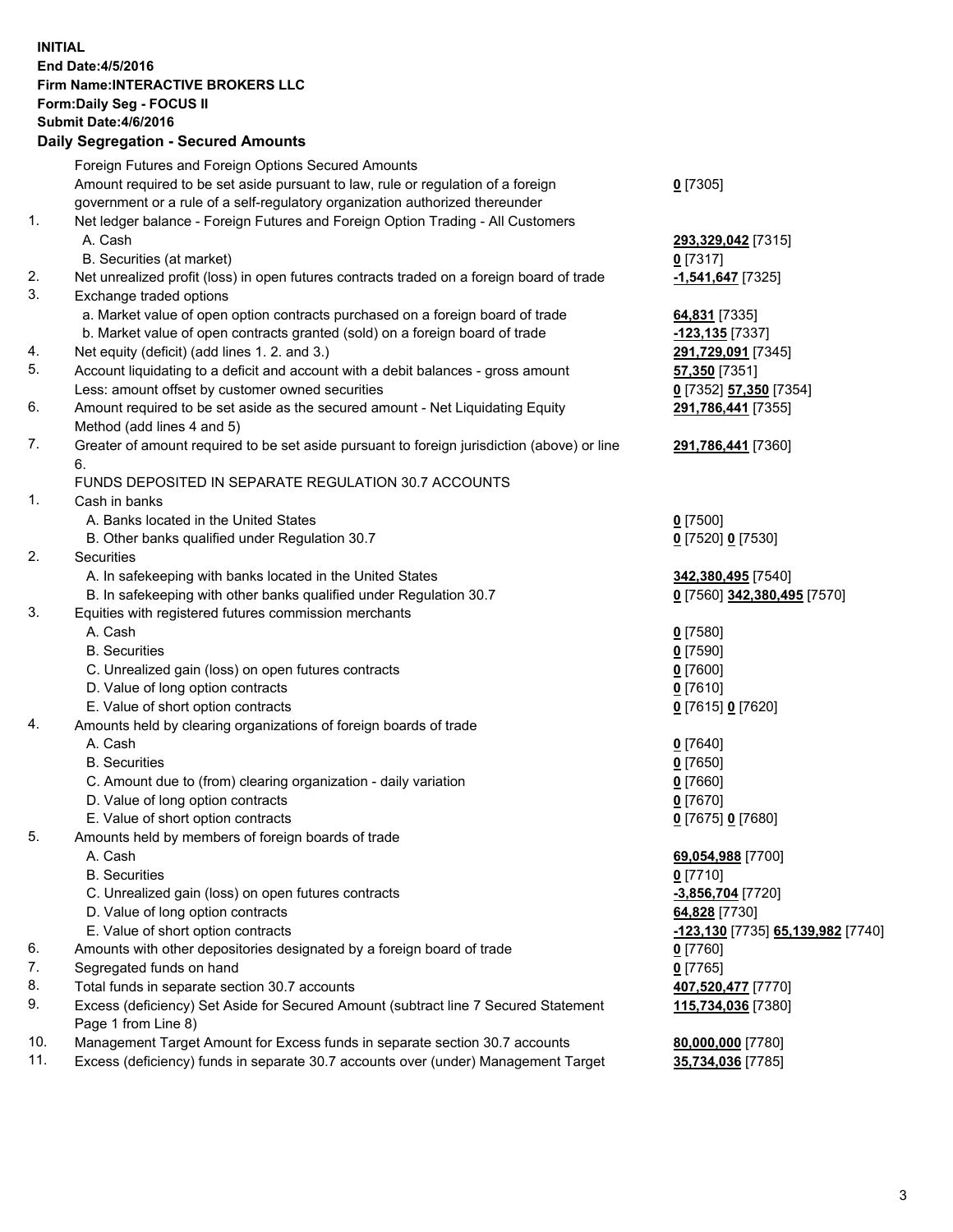**INITIAL End Date:4/5/2016 Firm Name:INTERACTIVE BROKERS LLC Form:Daily Seg - FOCUS II Submit Date:4/6/2016 Daily Segregation - Segregation Statement** SEGREGATION REQUIREMENTS(Section 4d(2) of the CEAct) 1. Net ledger balance A. Cash **2,715,206,652** [7010] B. Securities (at market) **0** [7020] 2. Net unrealized profit (loss) in open futures contracts traded on a contract market **-57,977,988** [7030] 3. Exchange traded options A. Add market value of open option contracts purchased on a contract market **113,154,103** [7032] B. Deduct market value of open option contracts granted (sold) on a contract market **-177,365,278** [7033] 4. Net equity (deficit) (add lines 1, 2 and 3) **2,593,017,489** [7040] 5. Accounts liquidating to a deficit and accounts with debit balances - gross amount **67,522** [7045] Less: amount offset by customer securities **0** [7047] **67,522** [7050] 6. Amount required to be segregated (add lines 4 and 5) **2,593,085,011** [7060] FUNDS IN SEGREGATED ACCOUNTS 7. Deposited in segregated funds bank accounts A. Cash **187,554,653** [7070] B. Securities representing investments of customers' funds (at market) **1,529,001,513** [7080] C. Securities held for particular customers or option customers in lieu of cash (at market) **0** [7090] 8. Margins on deposit with derivatives clearing organizations of contract markets A. Cash **97,737,578** [7100] B. Securities representing investments of customers' funds (at market) **1,070,008,304** [7110] C. Securities held for particular customers or option customers in lieu of cash (at market) **0** [7120] 9. Net settlement from (to) derivatives clearing organizations of contract markets **7,171,505** [7130] 10. Exchange traded options A. Value of open long option contracts **113,120,390** [7132] B. Value of open short option contracts **-177,331,588** [7133] 11. Net equities with other FCMs A. Net liquidating equity **0** [7140] B. Securities representing investments of customers' funds (at market) **0** [7160] C. Securities held for particular customers or option customers in lieu of cash (at market) **0** [7170] 12. Segregated funds on hand **0** [7150] 13. Total amount in segregation (add lines 7 through 12) **2,827,262,355** [7180] 14. Excess (deficiency) funds in segregation (subtract line 6 from line 13) **234,177,344** [7190] 15. Management Target Amount for Excess funds in segregation **155,000,000** [7194] 16. Excess (deficiency) funds in segregation over (under) Management Target Amount **79,177,344** [7198]

Excess